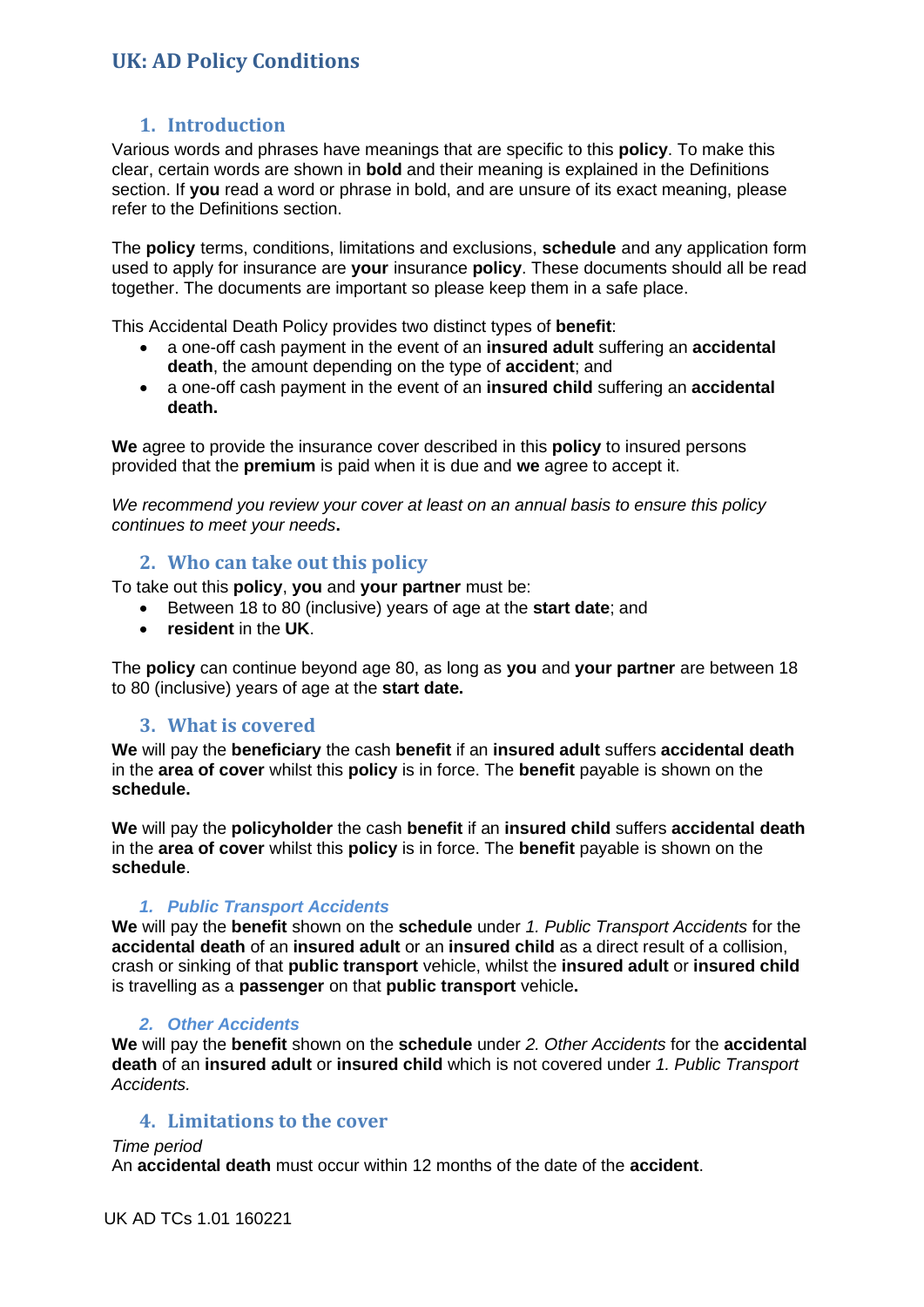#### *Transport*

Where an **insured adult** is **working** on board **public transport** on behalf of a **public transport** provider, they are not a **passenger**, so **we** will pay the 2. *Other Accidents* **benefit**  if they suffer an **accidental death**.

Where an **insured adult** or **insured child** suffers **accidental death** and was not a **passenger** on **public transport**, **we** will pay the *2. Other Accidents* **benefit.** Examples of excluded forms of transport include taxis and limousines.

#### *Pre-existing Conditions*

**We** will only pay the **benefit** if an **insured adult** or **insured child** suffers an **accidental death**. Where a **pre-existing condition** is a contributing factor to the claim, it will be taken into consideration in calculating the amount payable.

A medical assessment will be converted into a percentage and applied to the **policy benefit** payable. If the calculated percentage is less than 25% **we** will pay the full **benefit**. **We** will obtain the medical assessment from **your doctor**. If they are unable or unwilling to provide this assessment **we** will obtain an assessment from an independent **doctor**.

### **5. What is not covered**

**We** will not pay the **benefit** if an **accidental death** is:

- due to any illness, disease or infection, unless directly caused by an **accident**
- due to a naturally occurring condition, degenerative process or medical or mental disorder
- caused by suicide or a self-inflicted injury or any deliberate or reckless act or omission that is expected to cause serious injury or death whether of sound mind or not
- due to being under the influence of or being affected by, drugs or medicationunless the drugs or medication have been taken in accordance with the manufacturer's instructions or in accordance with a registered medical practitioner's instructions
- due to driving or being in control of a vehicle with more alcohol in the blood/urine than is allowed in the country in which the **accident** occurs
- as a result of participating in, attempting or acting as an accessory to an unlawful act according to the law of the territory in which the **accident** occurs
- the result of war (whether declared or undeclared), invasion, military action or civil unrest, or occurs whilst on active armed forces service, training or operations
- the result of a medical or surgical procedure unless the procedure was a necessity following an **accident**

### **6. When your cover starts**

Cover starts from the **start date**. Any change in cover starts from the **change date.** Both dates are shown on **your schedule**.

## **7. When your cover ends**

All cover under this **policy** automatically ends under the following circumstances, whichever occurs first:

- on **your** death;
- if the monthly **premium** is not paid when due;
- if the **policy** is cancelled by **you;**
- if the **policy** is cancelled by **us**; or
- **you** cease to be a **UK resident**.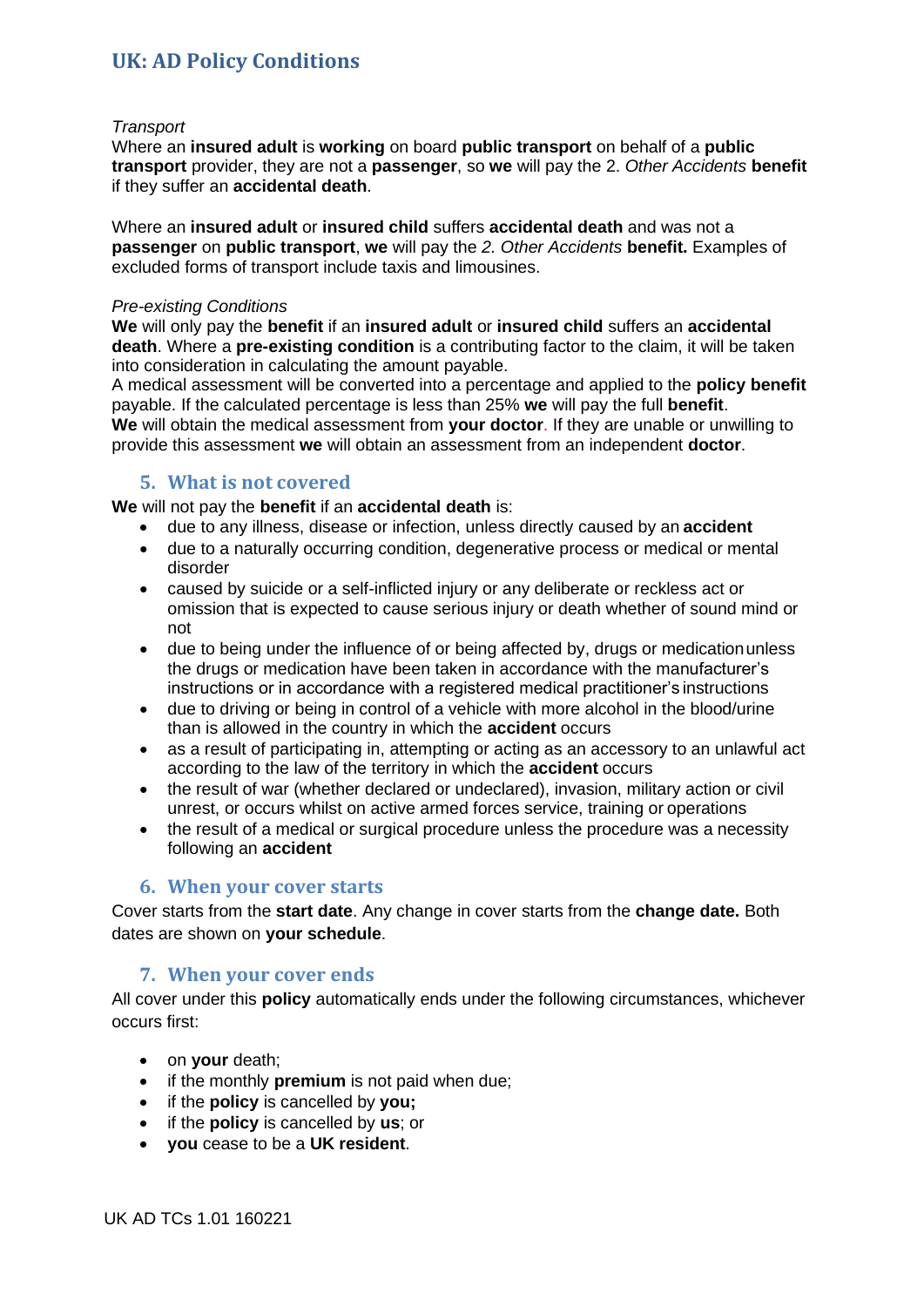If **your policy** includes cover for **your partner** and/or an **insured child, your partner** or **insured child** will cease to be covered when they no longer meet the description in the Definitions Section.

## **8. Period of Insurance and Renewal**

**Your policy** is automatically renewed each complete calendar month after the **policy start date**, provided **you** pay the amount of **premiums** set out on the **schedule** (or at the rate in effect at the time of renewal following prior notification by **us**) by the due date. If **you** do not pay the **premium, you** have 30 days in which to pay it as long as **you** continue to meet the **policy** conditions. If it is not paid during that period, **your policy** will not be renewed. If the **premium** is paid during the 30 day period, then cover will operate as if it had been paid on the due date.

**You** must advise **us** as soon as reasonably possible of any change that means a **partner** or **insured child** is no longer eligible for cover on **your policy** so there is no overpayment of **premium**.

## **9. Paying your premium**

The monthly **premium** for **your** cover is shown on **your policy schedule.**

**You** start paying for **your** cover on the **premium due date** shown on **your schedule**; after that **you** pay monthly on the same day each month.

If **you** do not pay the first **premium** when it is due, **we** will contact **you** and advise **you** that the **premium** should be paid within 30 days from the date the **premium** is due. If no **premium** payment is received, **your policy** will automatically be cancelled. If **you** pay the **premium** in the 30 day period, cover will continue. **We** will reinstate **your policy** if **you**  request **us** to and **you** pay the **premium** within 30 days after the **policy** has been cancelled.

**We** reserve the right to make changes to **your premium.**

If **we** have to change **your premium**, **we** will write to **you** at least 30 days in advance of the **premium** changing. If **you** are unhappy with any of the changes, **you** can exercise **your**  right to cancel.

*Please note: There may be other charges payable by you to your payment provider. Please contact your payment provider direct if you have any queries regarding their charges.*

## **10. When can you cancel**

**You** may cancel the **policy** at any time by contacting the Customer Service Centre whose details are shown on **your schedule**.

**You** have the statutory right to cancel **your policy** within 14 days from the **start date** of purchase of the **policy** or the day on which **you** receive **your policy** documentation, whichever is the later. **You** will receive a full refund of any **premiums** paid provided no claim has been made.

If **you** cancel at any other time no refund of any part of **your premium** will be made. **You** will continue to be covered by the **policy** up until the next **premium** due date. No further **premiums** will then be due.

## **11. When we can cancel**

**We** may cancel/not renew the **policy** at any time by giving **you** at least 30 days written notice to **your** last known address in order to give **you** the time or opportunity to arrange replacement cover should **you** so wish.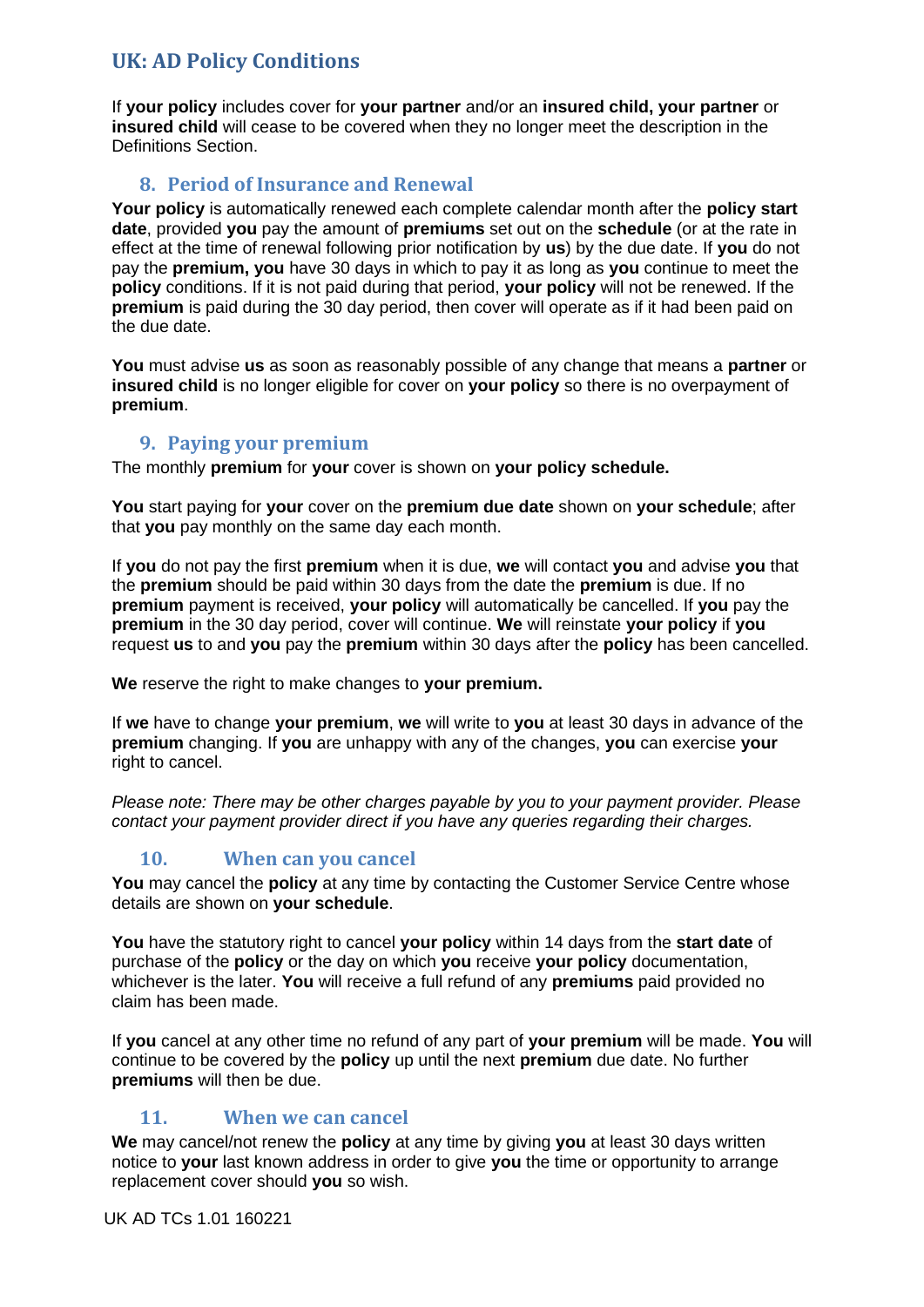**We** will set out the reason for cancellation/non renewal in **our** letter. Valid reasons include but are not limited to:

- non payment of a **premium;**
- where **you** are required, in accordance with the terms of this **policy** to co-operate with **us**, or send **us** information or documentation and **you** fail to do so in a way which materially affects **our** ability to process an alteration or to defend **our** interests. In this case, **we** may issue a cancellation letter and **we** will cancel **your policy** if **you**  fail to co-operate with **us** or provide the required information or documentation by the end of the 30 day cancellation period; or
- Where **we** reasonably suspect fraud.

## **12. How to make a claim**

To make a claim under the **policy** please contact the Customer Service Centre and ask for a claim form. **We** will ask for details and any relevant information **we** need in order to consider the claim.

**We** will only pay the **benefit** if any certificates and other evidence which **we** require are provided on request.

The person who is able to claim on **your policy** will normally be the **policyholder**, or the **beneficiary** or the appropriate representative of the **policyholder**. Contact details can be found on **your schedule**.

Once **we** agree to pay the claim **we** will pay any cash **benefits** to the **beneficiary** promptly and our liability in respect of that insured person will cease. No interest is payable by **us** on claim settlements.

# **13. General Provisions**

## *13.1 Review of Policy Conditions*

**We** may change the terms and conditions of **your policy,** including the amount of **your premium**, by giving **you** at least 30 days written notice in advance to **your** last known address. If the changes are acceptable to **you**, then this **policy** will continue. **You** will be able to cancel the **policy** if **you** do not accept the revised terms.

If we give you such notice we will explain the reason, for example:

- to respond to changes in the law;
- to meet regulatory requirements;
- to reflect new industry guidance and codes of practice that raise levels of consumer protection;
- to respond to changes in tax rates; or
- to reflect other legitimate cost or benefit increases or reductions associated with continuing to provide **you** with the services and benefits under **your policy**.

### *13.2 Currency*

All cash **benefits** and **premiums** are payable in Pounds Sterling.

### *13.3 Incorrect information and fraud*

**You** must take reasonable care to provide complete and accurate answers to questions **we**  ask when **you** take out, make changes to or make a claim on **your policy**. If **you** are in doubt, please contact **us**.

If the information provided by **you** is not complete and accurate:

UK AD TCs 1.01 160221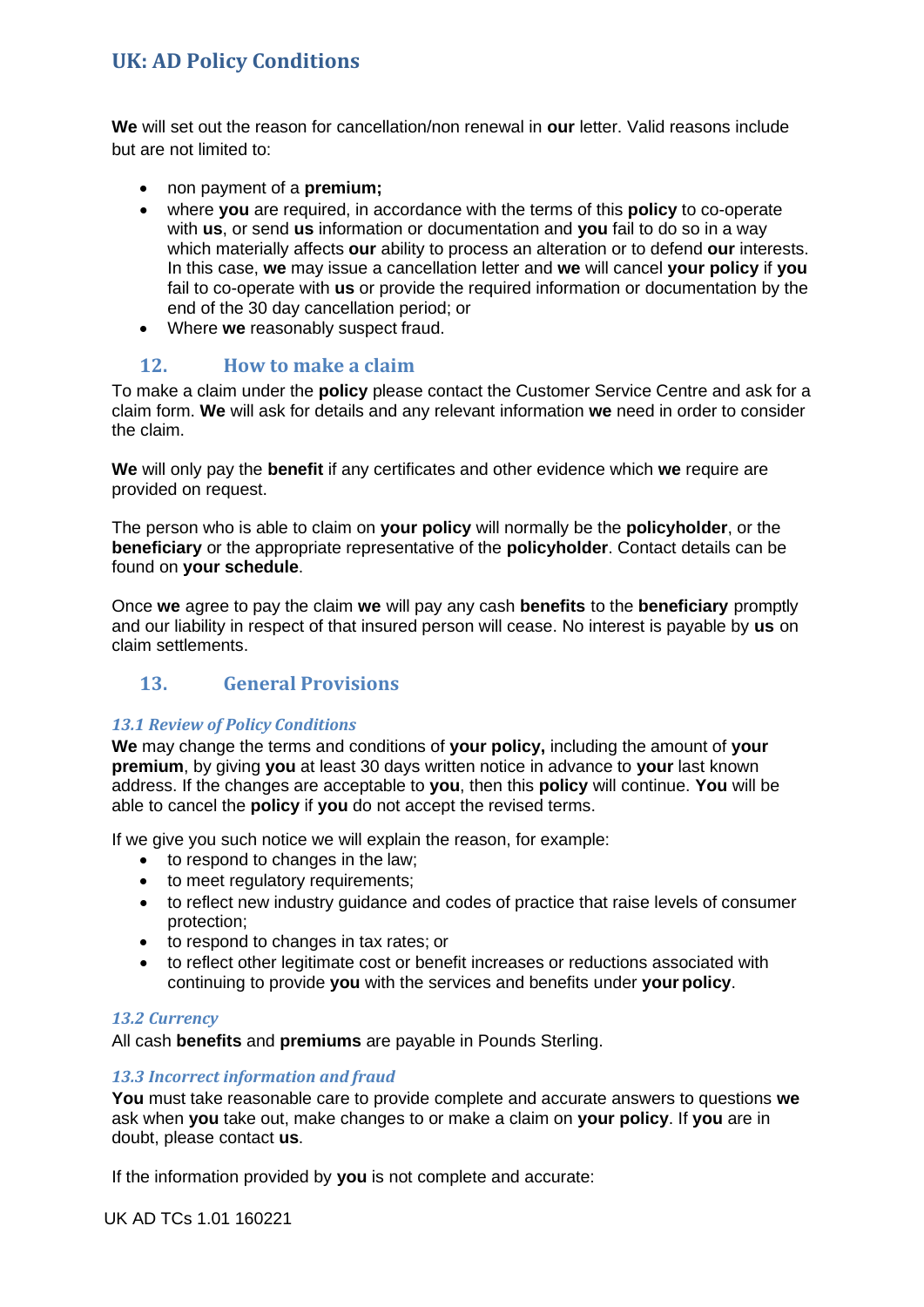- **We** may cancel **your policy** and refuse to pay any claims;
- **We** may not pay the claim in full; or
- The extent of the cover may be affected.

In addition, if **you** or anyone insured under this **policy** commits or attempts to commit any fraud in relation to this **policy** or a claim, this **policy** will become invalid. In this case **you**  and anyone insured under this **policy** will lose all rights to any cash **benefits** and to any return of **premiums you** have paid.

#### *13.4 Applicable law, language and jurisdiction*

This **policy** will be governed by English law, and **you** and **we** agree to submit to the courts of England and Wales to determine any dispute arising under or in connection with it, unless you are **resident** in Scotland, Northern Ireland, the Isle of Man or the Channel Islands, in which case the law applicable to that jurisdiction will apply and its courts will have exclusive jurisdiction, unless agreed to the contrary by the **policyholder** and **us**.

Unless otherwise agreed, the terms and conditions and other information relating to this **policy** will be in English.

#### *13.5 How the Financial Services Compensation Scheme (FSCS) operates*

**We** are covered by the Financial Services Compensation Scheme (FSCS) and **you** may be entitled to compensation from the scheme should **we** be unable to meet **our** liabilities to **you**. This depends on the type of business and the circumstances of the claim. Further information about compensation arrangements are available from the FSCS at [www.fscs.org.uk o](http://www.fscs.org.uk/)r by telephoning 0800 678 1100 or 020 7741 4100.

#### *13.6 Complaints*

**We** aim to provide a good service to **our** customers. However, there may be times when **you**  do not feel satisfied with the service **you** have received. If this happens, please help **us** put things right by first contacting **our** Customer Service Centre, whose details are shown on **your schedule**.

**Our** written complaints procedure is available on request.

If, after following the above procedure, **you** consider that **your** complaint has still not been resolved adequately, **you** may be entitled to refer the matter to the Financial Ombudsman Service.

Address: Financial Ombudsman Service Exchange Tower, London. E14 9SR.

Telephone: 0800 023 4567 (free from landlines) or 0300 123 9123 (charged at the same rate as 01 or 02 numbers on mobile phone tariffs)

Website: [www.financial-ombudsman.org.uk](http://www.financial-ombudsman.org.uk/)

#### *13.7 Change of beneficiary*

**We** will not be bound to accept or be affected by any notice of any trust, charge or transfer relating to this **policy**.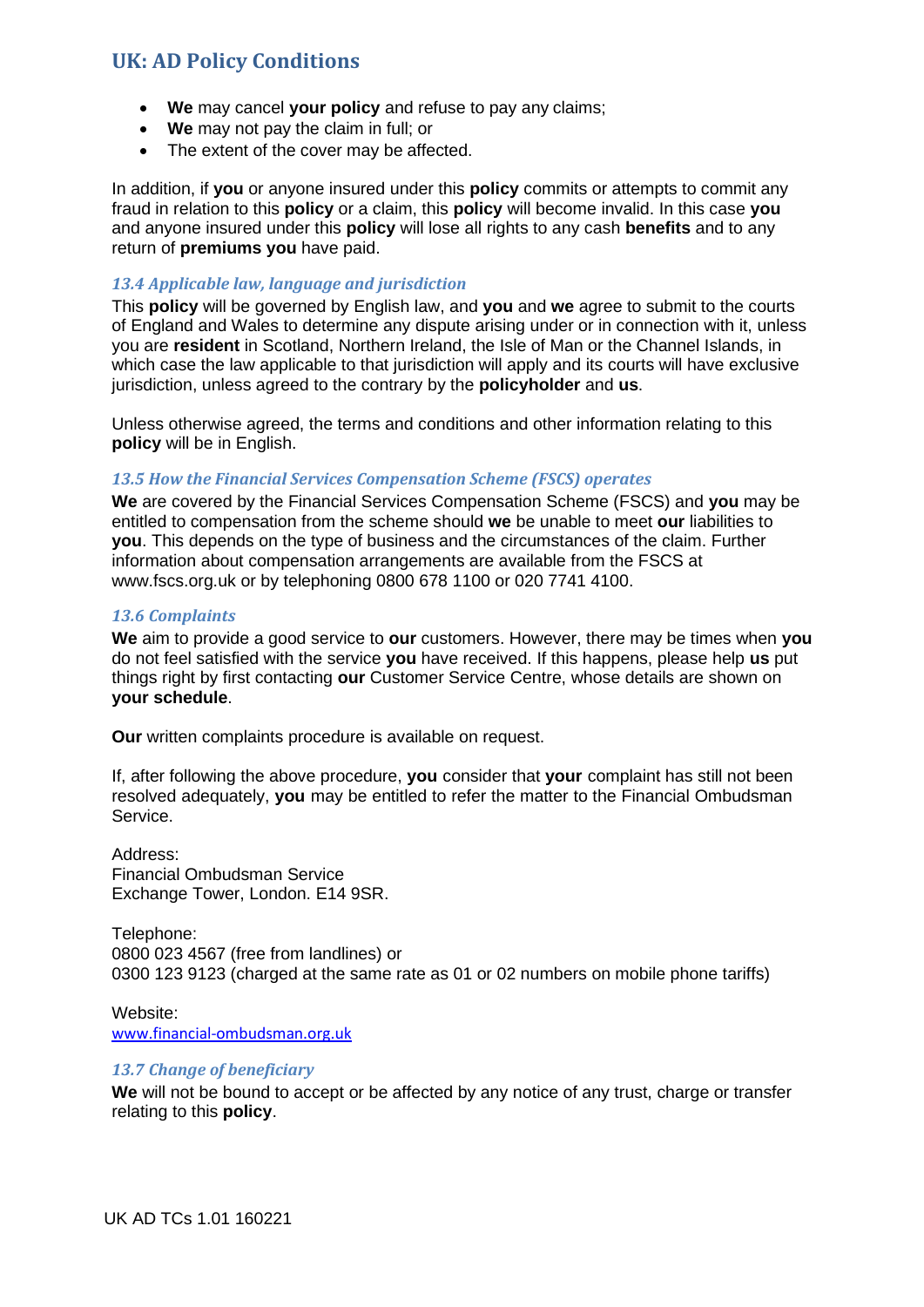### *13.8 Policy Duplication*

Please note that unless it is agreed between **us, you** will only be eligible for insurance cover under one **policy** at any one time.

## **14. Who regulates us**

Stonebridge International Insurance Ltd. is an insurance company providing general insurance products. Our registered office is 14<sup>th</sup> Floor, 33 Cavendish Square, London, W1G 0PW and our company registration number is 3321734.

Authorised by the Prudential Regulation Authority and regulated by Financial Conduct Authority and Prudential Regulation Authority. **Our** Financial Services Register number is 203188. **You** can check this on the Financial Services Register by visiting the Financial Conduct Authority (FCA) website [www.fca.org.uk/register](http://www.fca.org.uk/register) or by contacting the FCA on: 0800 1116768

## **15. Data Protection**

 **We** are the data controller of any personal information given to **us** about **you** as the **policyholder** and other individuals listed on the **policy**, quote, or claim (as defined in the Data Protection Act 2018 and any successor regulation (DPA)). It is **your** responsibility to ensure that all named individuals listed on the policy are aware of who **we** are and how their information will be processed.

**Your** Personal Information will be used for the purpose of providing insurance services to decide if **we** can offer insurance to **you**; to administer **your** policy and to handle claims.

**We** retain the personal information for the period necessary to fulfil the purposes set out above and **we** may be required to keep this information after **your** policy has ended for legal, regulatory or tax purposes.

**We** are part of the Embignell Group and **we** may share **your** Personal Information with the Embignell group, reinsurers, business partners and agents to help administer the products and services and to keep **our** regulatory obligations. More information can be found in **our** Privacy Policy which can be viewed online at<http://embignell.com/privacy-policy>

Under Data Protection law, **you** have certain rights **we** need to make **you** aware of. The rights available to **you** depend on **our** reason for processing and retaining **your** information.

**You** have the right to:

- access the personal information **we** hold about **you**, or anyone else on the policy
- correct personal information **you** think is inaccurate or to update information **you** think is incomplete
- have personal information deleted in certain circumstances
- restrict **us** processing personal information, under certain circumstances
- object to **us** processing personal information, under certain circumstances
- making a complaint

If **you** wish to exercise any of **your** rights or for any queries, we have a dedicated Data Protection Officer you can contact.

Contact Details:

By email: dataprotection@embignell.com

By post: Data Protection Team, 39/51 Highgate Road, London NW5 1RT.

The information that **you** have requested will be provided in a suitable format to meet **your**  requirements.

UK AD TCs 1.01 160221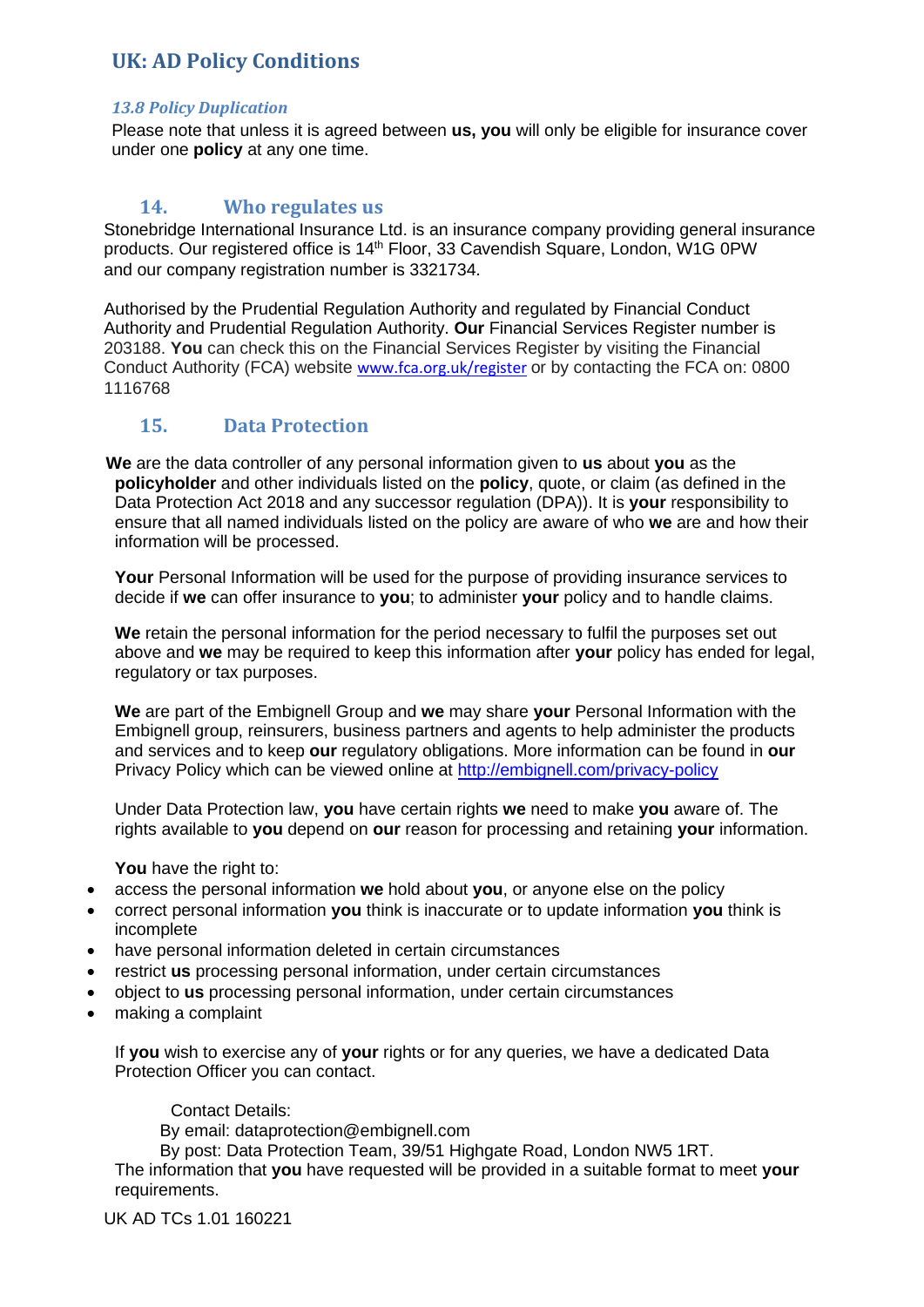The full Data Protection Notice can be viewed online [https://www.stonebridge](https://www.stonebridge-insurance.com/data-protection-policy/)[insurance.com/data-protection-policy/](https://www.stonebridge-insurance.com/data-protection-policy/) or you can request a copy by contacting the Customer Services Team.

## **16. Definitions**

Wherever the following words or expressions appear in **your policy**, they have the meaning given here:

**accident** means a sudden, unexpected and unfortunate event that occurs whilst the **policy** is in force and which results directly from external and violent means.

**accidental death** means the death of an **insured adult** or **insured child** as a direct result of a **bodily injury** caused by an **accident**.

**area of cover** means the geographical area or territory where the **accidental death** occurs and for which this **policy** provides cover. This is shown on the **schedule**.

**benefit** means the amount the **insured adult** and **insured child** is covered for on the **policy**. The cash **benefit**(s) are shown on the **schedule**.

**beneficiary** means the person entitled to receive the cash **benefit** should **you** suffer **accidental death**. Unless **you** specify anyone else, this will be someone appointed in accordance with the Grant of Representation /Confirmation following **your accidental death**. If any **insured adult** and/or **insured child** covered on **your policy** suffers **accidental death**, the **beneficiary** will be **you**, if living.

**bodily injury** means physical injury to an **insured adult** or **insured child** directly caused by an **accident.**

**child** or **children** means all **children** of the **insured adult** age 18 or younger whose **main residence** is the same as **yours**, or all **children** of the **insured adult** age 22 or younger if in full time education.

**change date** is the date any change was made to **your policy**.

**doctor** means a medical practitioner who is duly licensed and legally qualified to diagnose and treat sickness and injuries. Such person must be providing services within the scope of their licence. The **doctor** may not be **you, your partner** or the parent, **child**, brother or sister of **you** or **your partner**.

**insured adult** is the **policyholder** and the **partner** of the **policyholder,** if cover for **partner** has been selected and the appropriate **premium** has been paid.

**insured child** or **children** is a **child,** or **children,** if cover has been selected and the appropriate **premium** has been paid.

**main residence** means the main address where a person lives and has been selected as their main address and is supported by official records.

**partner** means the person aged between 18 and 80 at the **policy start date,** and whose **main residence** is the same as **yours**, is either married to **you**, has a civil partnership with **you,** or has been living with **you** as a couple at the same address for 12 consecutive months.